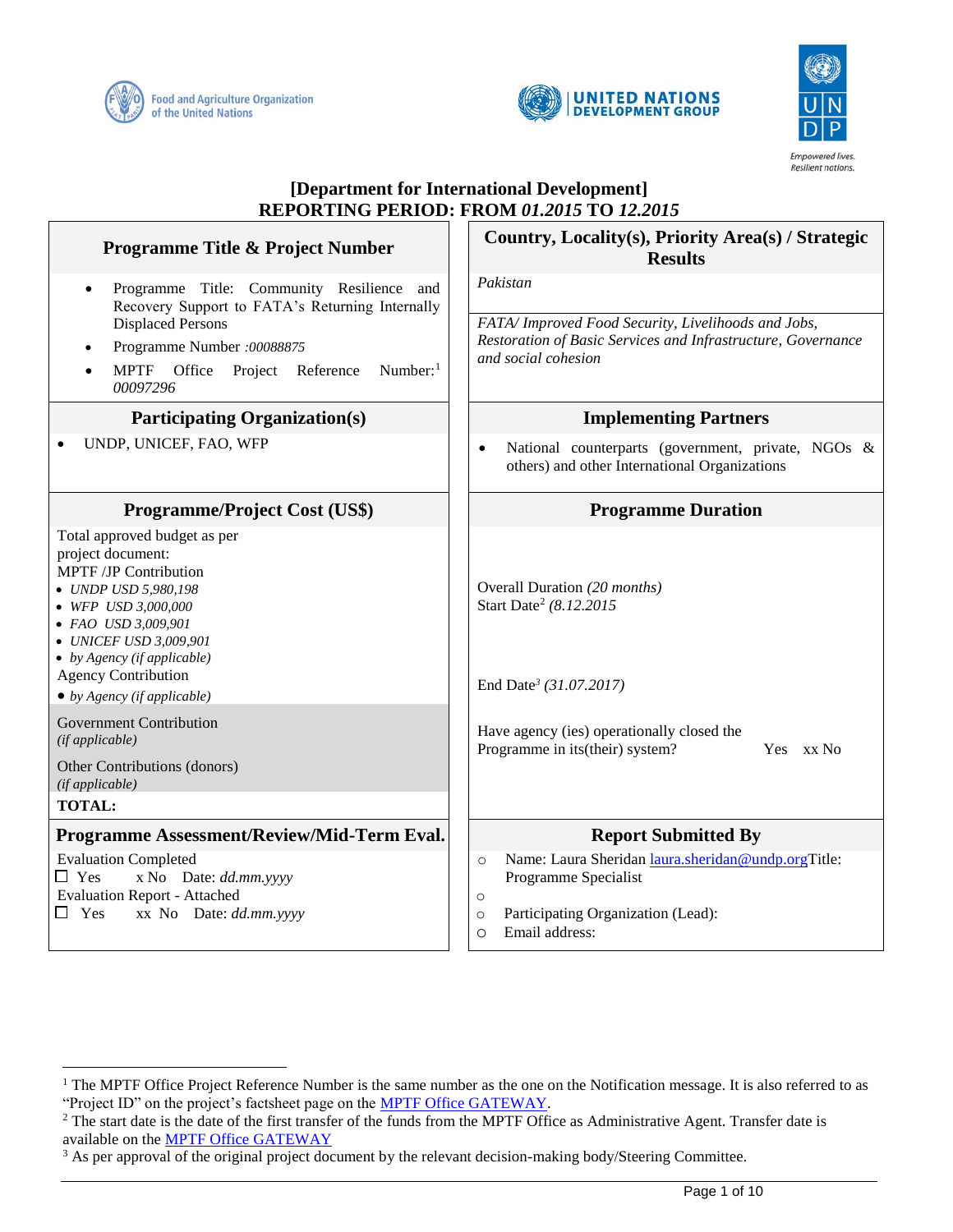## **EXECUTIVE SUMMARY**

• In order to effectively support the FATA Secretariat in the implementation of the FATA Sustainable Returns and Rehabilitation Strategy (SRRS), four UN Agencies have joined efforts to provide coordinated and consolidated support to the returnees of FATA in Khyber and South Waziristan Agencies, with possibility of extension to other return areas in year 2017 of the programme. Funding from the Multi Year Humanitarian Programme of the Department for International Development (DFID) enabled four UN agencies including Food and Agriculture Organization (FAO), the United Nations Development Programme (UNDP), the United Nations Children's Fund (UNICEF), and the World Food Programme (WFP) to launch a Joint Programme in October 2015, providing support to 200,000 families in the return areas by improving their livelihoods and increasing access to basic services.

During November and December 2015, the project was nascent and mostly focused on preparation for launching the activities. From the very onset, the four agencies planned and conducted a joint need assessment in Khyber Agency to understand and measure the prevailing situation viz-a-viz livelihoods, WASH, health, education, and basic services. This helped the partnering agencies to identify unilateral, bilateral and multilateral opportunities for interventions.

### **I. Purpose**

The purpose of this joint programme is to contribute to the FATA R&R Strategy objectives of meeting the human recovery needs of the IDPs, while complementing the recovery efforts of the FATA Secretariat, Government of Pakistan. The joint programme aims to provide targeted support to 200,000 returning TDP families to improve their livelihoods and food security and have better access to basic services, infrastructure and social cohesion. The joint programme is a coordinated UN response, building upon the participating agencies' comparative advantages and past experience of managing similar crises. The focus in 2015 is on the immediate return areas; the full recovery needs and requirements will become clear through the joint assessments planned with the FATA Secretariat.

#### **II. Assessment of Programme Results**

During the reporting period, the project was only two months old and activities focused on the inception phase, with the following key activities conducted:

- A kick-off meeting with implementing Heads of Agencies was held on 1 December to identify focal points at the agency level in Islamabad and Peshawar, and discuss reporting and coordination modalities
- The establishment of a Provincial led Task-Force for the joint UN Programme
- The Task force's presentation on the key contents of the Joint UN Proposal on Recovery and Resilience to FATA Director of Projects (DoP) in the presence of all FATA departmental Directors inclusive of RRU.
- Three coordination meetings in December at Peshawar sub-office to discuss program modalities, reporting, implementation and annual work plan development.
- The development of monthly and quarterly reporting templates were finalized.
- A draft Joint Assessment in Bara report conducted (data analysis) with contributions and technical inputs from UN agency partners.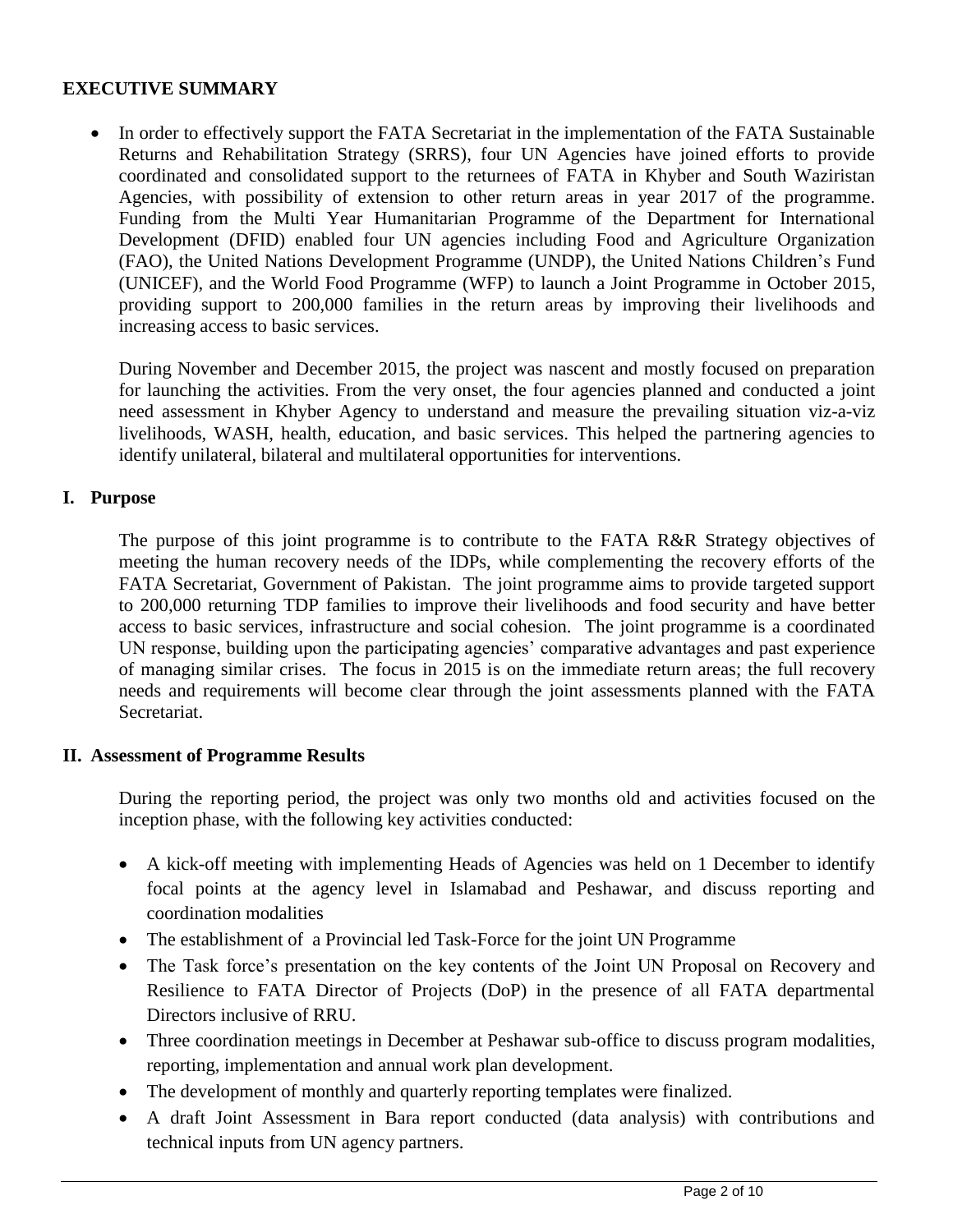## **i) Narrative reporting on results:**

In accordance with the UN agencies' comparative advantages and mandates, this proposal focusses on three major components: (1) Improved food security, livelihoods and local economies; (2) Restoration of basic services and infrastructure; and (3) Governance and social cohesion.

#### **Outputs:**

The project will deliver 12 outputs under the three components. During the reporting period, the partners were engaged in inception phase activities, developing coordination and reporting frameworks, and discussing implementation modalities to carry out joint activities. During this reporting period, the UN partners engaged the services of a local organization (PAIMAN Organization) having access to Khyber Agency and having the required technical skills to conduct a needs assessment exercise. The UN partners provided financial and technical support in the development of survey tools and building capacities of field enumerators and key punch operators. Data collected from 18 villages through 138 Key Informant Interviews (KIIs) and 141 Focus Group Discussions (FGDs) gave the UN partners an insight of interventions in the above mentioned components through complementary and supplementary approaches. The key findings from the Bara Joint Needs Assessment Survey are:

### *Livelihoods:*

- As most households depend on unstable sources of livelihood such as unskilled wage labour, programmes should be implemented to enhance diversified livelihood sources; these could be achieved through cash for livelihood assets recovery in different form in helping improve livelihood opportunities and community assets;
- Vocational and skill trainings especially to engage the youth;
- Households should be supported for revival of agriculture by improving irrigation infrastructure, providing farm inputs such as seeds and fertilizer and extension activities;
- Livestock is one important source of livelihood and thus programmes should be implemented to enhance livestock sector by provision of livestock feed, support for livestock restocking and improved veterinary services;

#### *WASH:*

 Access to safe water should be further improved. Use of toilets should be further encouraged and awareness on the importance of hygiene and sanitation should be raised;

#### *Health:*

 Health facilities should be upgraded with better infrastructure and provision of qualified staff as well as medicines and equipment; improvement in services including neonatal and maternal health services;

#### *Nutrition:*

• Provision of life saving nutrition intervention to prevent and treat micronutrient deficiencies and promote infant and young child feeding practices among women, management of acute malnutrition by supporting pregnant and lactating women and children under five;

#### *Education:*

• Improvement in quality of education through provision of essential teaching aids and equipment together with improvement in physical infrastructure and training of teachers on psychosocial support. A detailed assessment on child protection issues and mechanism to address the issues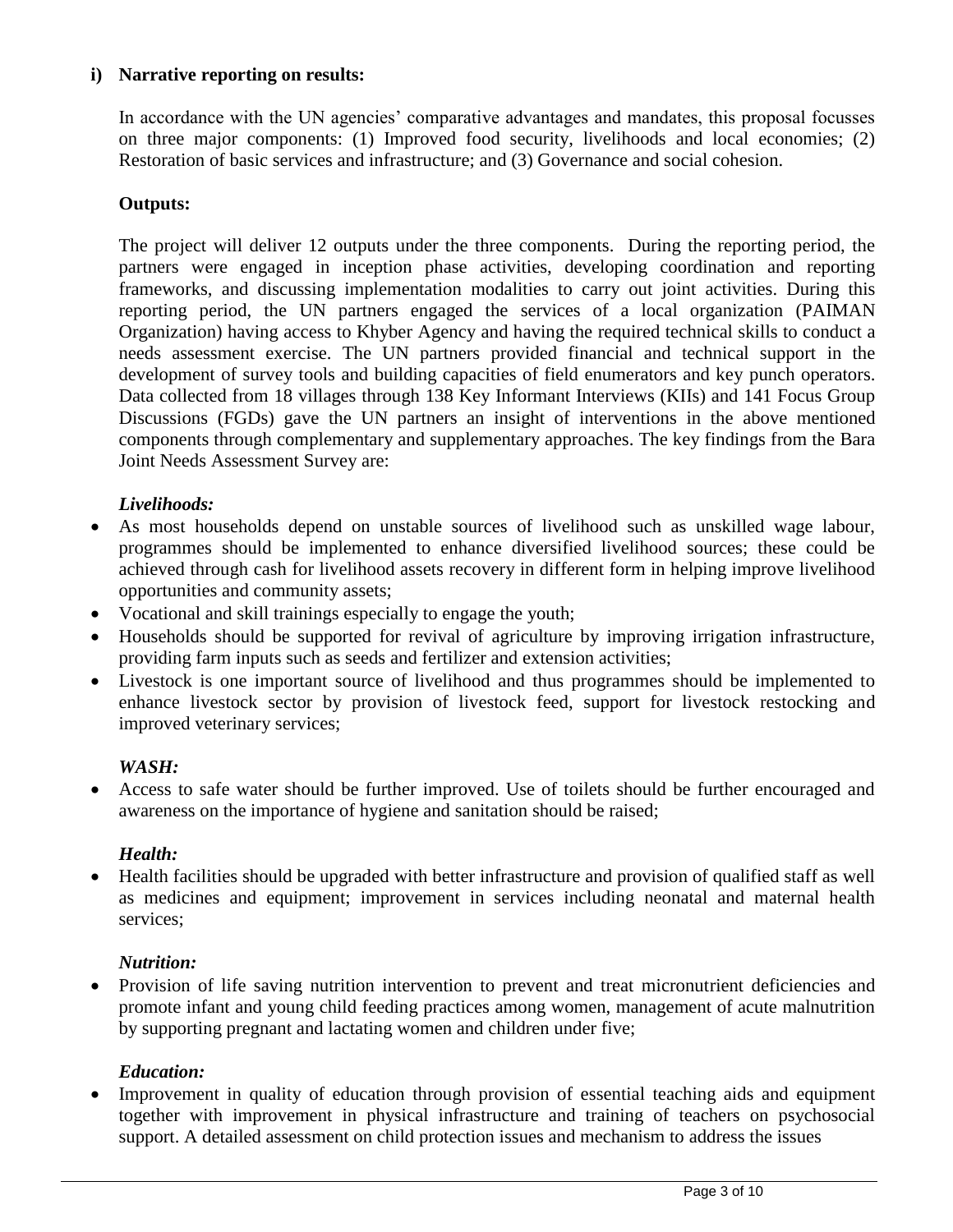## *Child Protection:*

 A detailed assessment is required for the proper identification of the child protection issues, its magnitude and dynamics for better understanding and framing strategies for addressing them effectively.

## *Community Engagement*

- Community mobilization and restoration of community infrastructure
- Support for hazard resistant housing, improvement of the road infrastructure, improvement in mobile communication network for a better reception;
- Mobilization for improved community participation in recovery and rehabilitation activities through strengthening of community based organizations; supporting the existing system such as Jirga to be more participatory and accessible. Access to services from state institutions such as FATA Secretariat at Tehsil level;
- Awareness raising to strengthen the participation in political system and the value of individual's vote and right to vote including participation of women.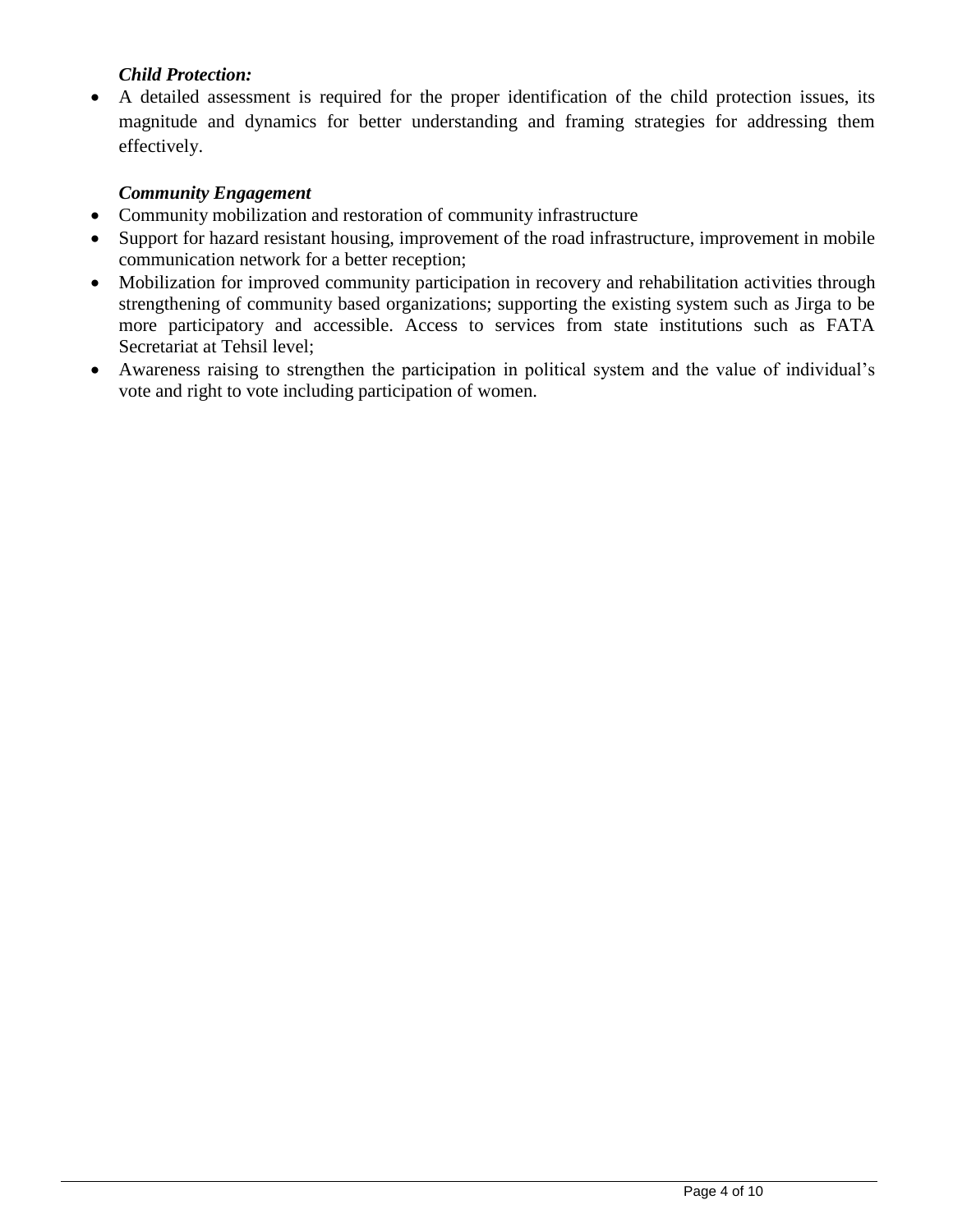## **ii) Indicator Based Performance Assessment:**

|                                                      | <b>Achieved Indicator Targets</b> | <b>Reasons for Variance with Planned Target</b><br>(if any) | <b>Source of Verification</b> |
|------------------------------------------------------|-----------------------------------|-------------------------------------------------------------|-------------------------------|
| Outcome 14                                           |                                   |                                                             |                               |
| <b>Indicator:</b>                                    |                                   |                                                             |                               |
| <b>Baseline:</b>                                     |                                   |                                                             |                               |
| <b>Planned Target:</b>                               |                                   |                                                             |                               |
| 1.1 Recovery of agriculture and farm livelihoods     |                                   |                                                             |                               |
| (FAO)                                                | $\mathbf{0}$                      | The project was awarded in October and field                | Project agreement             |
| Indicator(s):                                        |                                   | level activities could not be initiated in last             | Project inception report      |
| 1.1. # of acres of land cultivated with kharif crop  |                                   | two months of year 2015                                     |                               |
| inputs;                                              |                                   |                                                             |                               |
| 1.2.# of acres of land cultivated with kharif fodder |                                   |                                                             |                               |
| inputs;                                              |                                   |                                                             |                               |
| 2. # of irrigation infrastructures rehabilitated;    |                                   |                                                             |                               |
| 3. # of hectares of abandoned land reclaimed;        |                                   |                                                             |                               |
| 4. # of acres of land cultivated with provided Rabi  |                                   |                                                             |                               |
| crop inputs;                                         |                                   |                                                             |                               |
| 5. # of FFS established;                             |                                   |                                                             |                               |
| 6. # of poultry kits distributed;                    |                                   |                                                             |                               |
| 7. # of value chain studies conducted;               |                                   |                                                             |                               |
| 8. # of seed silos distributed;                      |                                   |                                                             |                               |
| 9. # of chopping machines distributed;               |                                   |                                                             |                               |
| 10. # of ruminants received dewormed and             |                                   |                                                             |                               |
| vaccinated;                                          |                                   |                                                             |                               |
| 11. # of plants planted;                             |                                   |                                                             |                               |
| 12. # of fruit orchards established/rehabilitated    |                                   |                                                             |                               |
| 14. # of acres of land cultivated with provided      |                                   |                                                             |                               |
| Rabi fodder inputs;                                  |                                   |                                                             |                               |
| 15. # of groups (vegetable farming) established;     |                                   |                                                             |                               |
| Baseline: 0 for all indicators                       |                                   |                                                             |                               |
| Targets:                                             |                                   |                                                             |                               |
| 1.1. 1800; 1.2.1800 2.2; 3.1600, 4.3600; 5.100;      |                                   |                                                             |                               |
| 6. 2500; 7. 1; 8. 1000; 9. 200; 10. 19200; 11.       |                                   |                                                             |                               |
| 288000; 12. 500; 14. 3600; 15. 150                   |                                   |                                                             |                               |
| 1.2 Recovery of non-farm livelihoods and             |                                   |                                                             |                               |
| enterprises (UNDP)                                   | $\boldsymbol{0}$                  | The project was awarded in October and field                | Project agreement             |
| Indicator(s): $1.2.1$ # CFW workdays for short       |                                   | level activities could not be initiated in last             | Project inception report      |
| term employment, $1.2.2 \#$ pers trained in          |                                   | two months of year 2015                                     |                               |

<sup>4</sup> Note: Outcomes, outputs, indicators and targets should be **as outlines in the Project Document** so that you report on your **actual achievements against planned targets**. Add rows as required for Outcome 2, 3 etc.

 $\overline{a}$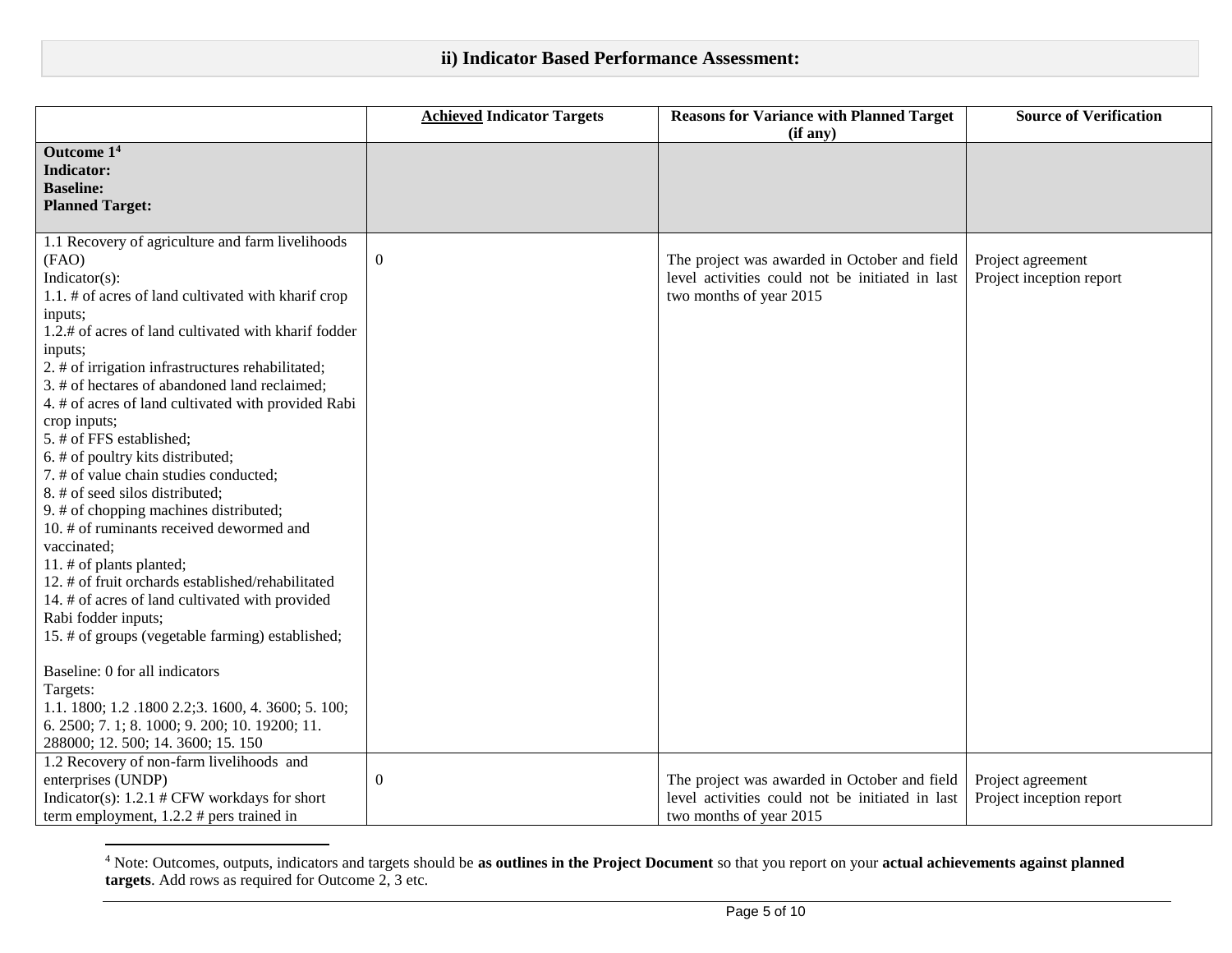| vocational training, $1.2.3$ # persons trained in<br>BMT, 1.2.4 # market analysis conducted, 1.2.5 #<br>grants provided for start-ups, 1.2.6 # livelihood<br>grants issued to vulnerable individuals<br>Baseline: 1.2.1 zero, 1.2.2 zero, 1.2.3 LOA for<br>BMT with IMS for 3600 1.2.4 zero, 1.2.5 zero,                                                                                                                                                                  |                  |                                                                                                                            |                                               |
|---------------------------------------------------------------------------------------------------------------------------------------------------------------------------------------------------------------------------------------------------------------------------------------------------------------------------------------------------------------------------------------------------------------------------------------------------------------------------|------------------|----------------------------------------------------------------------------------------------------------------------------|-----------------------------------------------|
| $1.2.6$ zero                                                                                                                                                                                                                                                                                                                                                                                                                                                              |                  |                                                                                                                            |                                               |
| Targets: 1.2.1 40000 CFW days, 1.2.2 1600, 1.2.3<br>2000, 1.2.4 3, 1.2.5 434, 1.2.6 800                                                                                                                                                                                                                                                                                                                                                                                   |                  |                                                                                                                            |                                               |
| 1.3 Recovery of livelihoods and rehabilitation of<br>assets through cash/food for work activities<br>(WFP)<br>$Indicator(s)$ :<br><b>Baseline:</b>                                                                                                                                                                                                                                                                                                                        | $\boldsymbol{0}$ | The project was awarded in October and field<br>level activities could not be initiated in last<br>two months of year 2015 | Project agreement<br>Project inception report |
| Targets:<br>*Indicative plan and will be actualized based on<br>field assessment and scope of work<br>* Q3 and Q4 planning will be shared for 2nd fund<br>tranche<br>* CP stand for Cooperating Partner                                                                                                                                                                                                                                                                   |                  |                                                                                                                            |                                               |
| 2.1 Restoration of basic education service delivery<br>(UNICEF)<br>Indicator(s): $2.1.1 \text{ } \#$ of returnee children (G/B)<br>identified and enrolled in school<br>2.1.2 # of schools reopened in areas of return<br>2.1.3 # of TIJs reactivated<br>2.1.4 # of teachers trained<br>2.1.5 # of enrolment campaigns conducted<br>Baseline: 2.1.1 0, 2.1.2 0, 2.1.3 0, 2.1.4 0, 2.1.5 0<br>Targets: 2.1.1 12,000 children including 5,000<br>girls<br>2.1.2 120 schools | $\mathbf{0}$     | The project was awarded in October and field<br>level activities could not be initiated in last<br>two months of year 2015 | Project agreement<br>Project inception report |
| 2.1.3 240 teachers<br>2.1.4 120 TIJs<br>2.1.5 240 teachers                                                                                                                                                                                                                                                                                                                                                                                                                |                  |                                                                                                                            |                                               |
| 2.2. School nutrition (WFP)<br>Indicators: 2.2.1<br>Baseline: 2.2.1<br><b>Target: 2.2.1</b>                                                                                                                                                                                                                                                                                                                                                                               | $\boldsymbol{0}$ | The project was awarded in October and field<br>level activities could not be initiated in last<br>two months of year 2015 | Project agreement<br>Project inception report |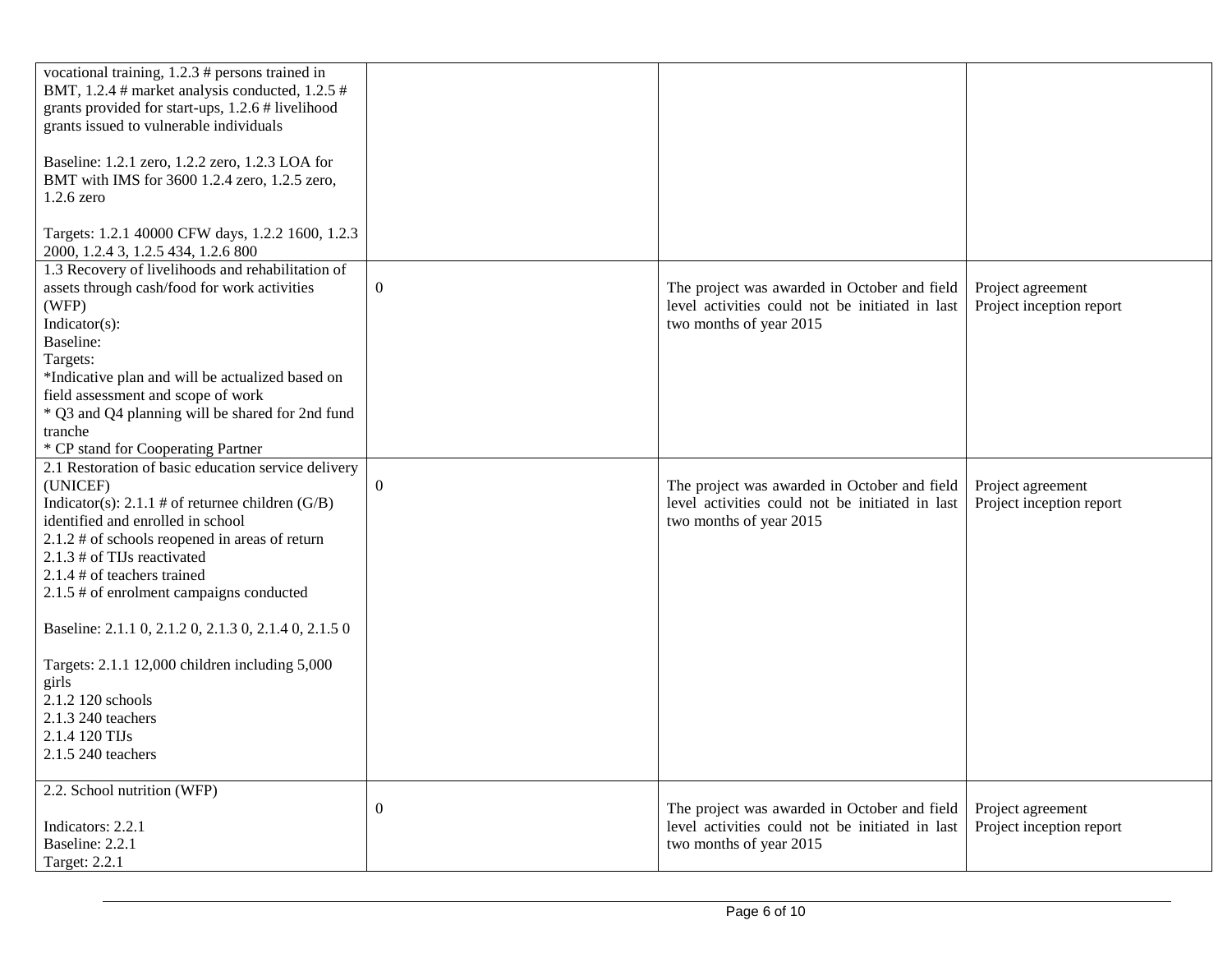| 2.3 Restoration of basic/community health                |                  |                                                 |                          |
|----------------------------------------------------------|------------------|-------------------------------------------------|--------------------------|
| services (UNICEF)                                        | $\boldsymbol{0}$ | The project was awarded in October and field    | Project agreement        |
| Indicator(s): $2.3.1 \text{ } \#$ of New Born Care Units |                  | level activities could not be initiated in last | Project inception report |
| developed                                                |                  | two months of year 2015                         |                          |
| Baseline: 2.3.1 0                                        |                  |                                                 |                          |
| Targets: 2.3.1 1                                         |                  |                                                 |                          |
|                                                          |                  |                                                 |                          |
| 2.4 Provision of water and sanitation services           |                  |                                                 |                          |
| (UNICEF)                                                 | $\overline{0}$   | The project was awarded in October and field    | Project agreement        |
|                                                          |                  | level activities could not be initiated in last | Project inception report |
| $Indicator(s)$ :                                         |                  | two months of year 2015                         |                          |
| $2.4.1$ # of people provided with safe drinking          |                  |                                                 |                          |
| water                                                    |                  |                                                 |                          |
| 2.4.2 # of people provided with sanitation               |                  |                                                 |                          |
| facilities                                               |                  |                                                 |                          |
| 2.4.3 # of people provided with WASH NFIs and            |                  |                                                 |                          |
| hygiene education in areas of return.                    |                  |                                                 |                          |
| 2.4.4 Capacity need assessment/plan developed            |                  |                                                 |                          |
| for WASH related FATA GLAs                               |                  |                                                 |                          |
|                                                          |                  |                                                 |                          |
| Baseline:                                                |                  |                                                 |                          |
|                                                          |                  |                                                 |                          |
| 2.4.1 0, 2.4.2 0, 2.4.3 0, 2.4.4 0 2.4.5 0               |                  |                                                 |                          |
|                                                          |                  |                                                 |                          |
| Targets:                                                 |                  |                                                 |                          |
| 2.4.1 10,500 HHs for safe drinking water,                |                  |                                                 |                          |
| 2.4.2 5,500 HHs for latrine construction through         |                  |                                                 |                          |
| provision of sanitation kits.                            |                  |                                                 |                          |
| 2.4.3 10,500 for practicing better hygiene               |                  |                                                 |                          |
| behaviour.                                               |                  |                                                 |                          |
| 2.4.4 5500 HHs                                           |                  |                                                 |                          |
| 2.4.5 10400 HHs                                          |                  |                                                 |                          |
|                                                          |                  |                                                 |                          |
| 2.5 Provision of nutritional support to children         |                  |                                                 |                          |
| and pregnant and lactating women - PLW                   | $\boldsymbol{0}$ | The project was awarded in October and field    | Project agreement        |
| (UNICEF)                                                 |                  | level activities could not be initiated in last | Project inception report |
|                                                          |                  | two months of year 2015                         |                          |
| $Indicator(s)$ :                                         |                  |                                                 |                          |
|                                                          |                  |                                                 |                          |
| # of OTP sites remained functional                       |                  |                                                 |                          |
| <b>Baseline:04 Nutrition Sites</b>                       |                  |                                                 |                          |
| Targets: 15 Nutrition Sites                              |                  |                                                 |                          |
| # of staff trained on CMAM and IYCF                      |                  |                                                 |                          |
| Baseline:04                                              |                  |                                                 |                          |
| Targets: 38                                              |                  |                                                 |                          |
|                                                          |                  |                                                 |                          |
| # of children screened.                                  |                  |                                                 |                          |
| Baseline:00                                              |                  |                                                 |                          |
| Targets: 6540                                            |                  |                                                 |                          |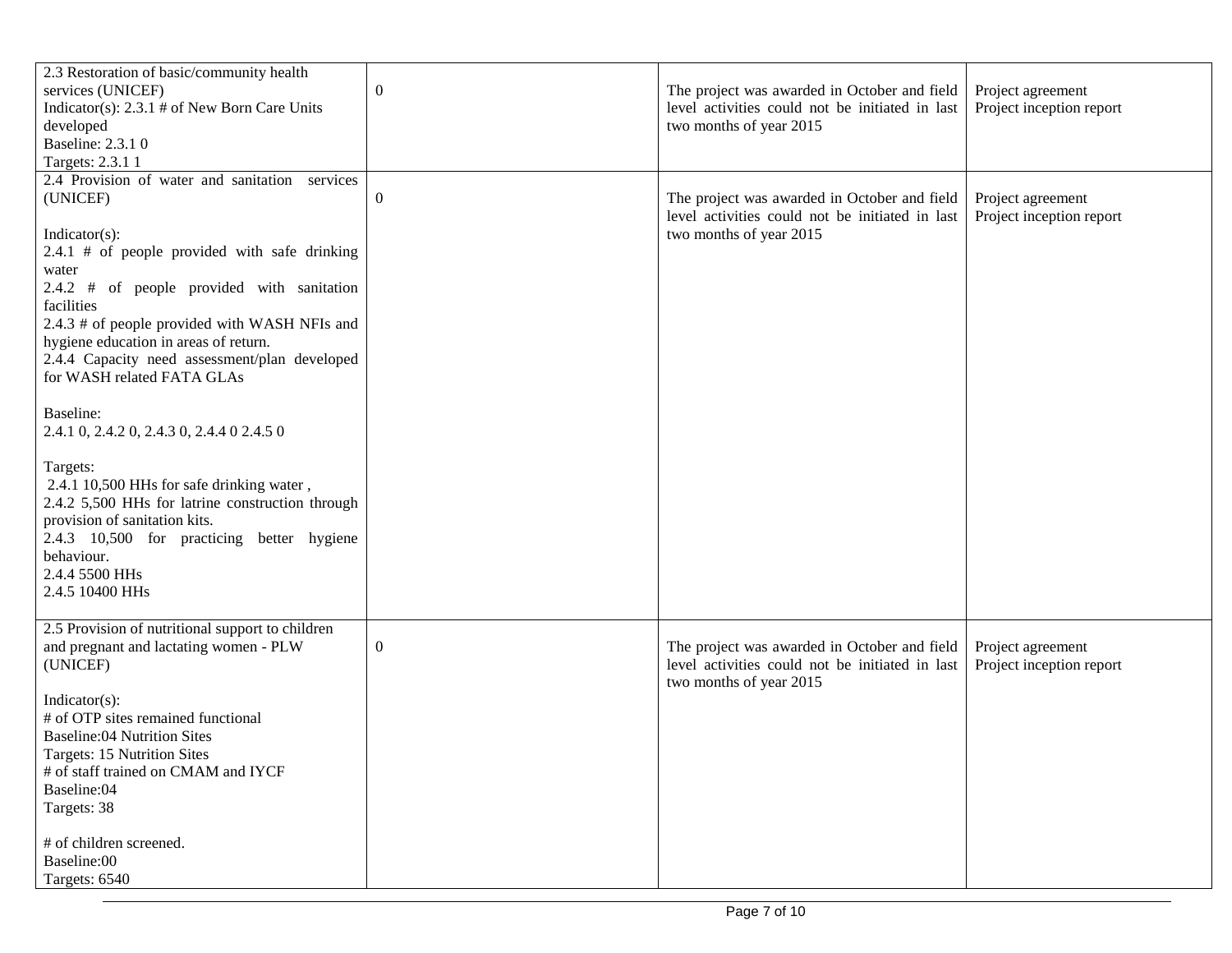| # of severe malnourished children admitted to<br>OTPs.<br>Baseline:00<br>Targets: 817 Children<br># of Children and PLWs provided MM<br>supplementations<br>Baseline:00 Children and 00 women.<br>Targets: 4578 children and 3840 PLWs.<br># of mother/ caretakers reached for life saving<br>IYCF and maternal Nutrition messages.<br>Baseline: 00 Target: 4900 |                |                                                                                                                            |                                               |
|------------------------------------------------------------------------------------------------------------------------------------------------------------------------------------------------------------------------------------------------------------------------------------------------------------------------------------------------------------------|----------------|----------------------------------------------------------------------------------------------------------------------------|-----------------------------------------------|
| 2.6 Child Protection services (UNICEF)<br>Indicator(s): $2.6.1 \text{ } \#$ of children provided with<br>protective services.<br>2.6.2 # of children births registered<br>$2.6.3$ # of birth registration interventions<br>Baseline: 2.6.1 0, 2.6.2 0, 2.6.3 0<br>Targets: 2.4.1 21,000 children<br>2.4.2 1000 children<br>2.4.3 20000 children                  | $\overline{0}$ | The project was awarded in October and field<br>level activities could not be initiated in last<br>two months of year 2015 | Project agreement<br>Project inception report |
| 2.7 Rehabilitation of community physical<br>infrastructure (UNDP)<br>Indicator(s): $2.7.1 \text{ } \#$ of damaged public schemes<br>rehabilitated, 2.7.2 # of packages delivered to<br>rehabilitated public infrastructure<br>Baseline: 2.7.1 Steering committee approved 53<br>public schemes for rehabilitation, 2.7.2 zero<br>Targets: 2.7.1 80, 2.7.2 40     | $\overline{0}$ | The project was awarded in October and field<br>level activities could not be initiated in last<br>two months of year 2015 | Project agreement<br>Project inception report |
| 3.1 Social mobilization, participatory planning<br>and social cohesion (UNDP)<br>Indicator(s): 3.1.1 # VOs/CBOs established, 3.1.2<br># VOs/CBOs engaged in community needs<br>assessments, 3.1.3 # VOs/CBOs implementing<br>and monitoring rehab activities<br>Baseline: 3.1.1 As of Jan 2016, 77 CBOs formed,<br>incl 25 women, 3.1.2 As of Jan 2016, 68       | $\Omega$       | Initial social mobilization activities only<br>initiated at the end of December 2016.                                      | Project agreement<br>Project inception report |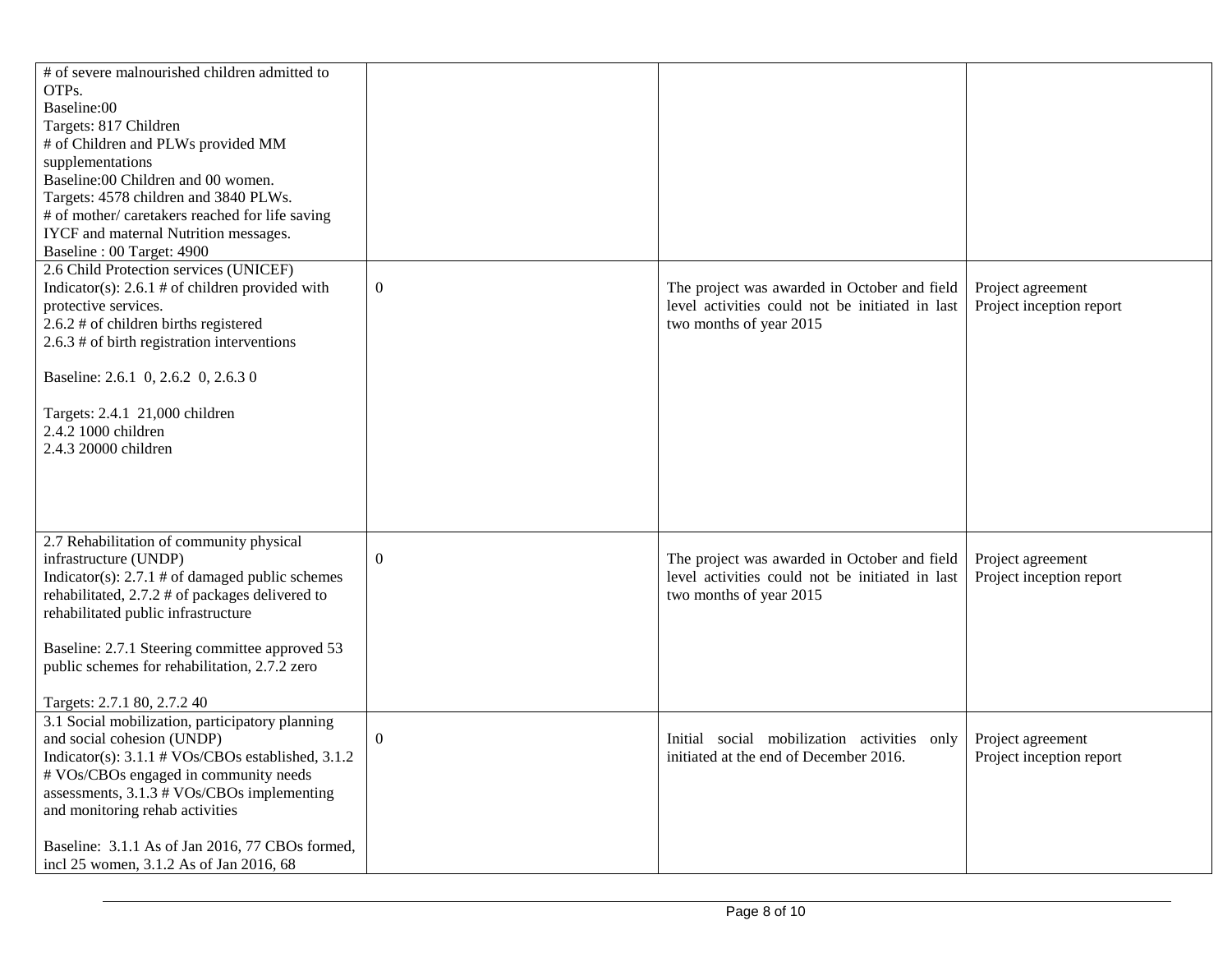| communal schemes selected and 31 CPIs               |                |                                                 |                          |
|-----------------------------------------------------|----------------|-------------------------------------------------|--------------------------|
| approved                                            |                |                                                 |                          |
|                                                     |                |                                                 |                          |
| Targets: 3.1.1 160 CBOs, 3.1.2 160 communal         |                |                                                 |                          |
| schemes, 3.1.3 160 rehab activities implemented     |                |                                                 |                          |
| 3.2 Governance planning, coordination and           |                |                                                 |                          |
| monitoring capacities (UNDP)                        | $\overline{0}$ | The project was awarded in October and field    | Project agreement        |
| Indicator(s): $3.2.1$ No of coordination mechanism  |                | level activities could not be initiated in last | Project inception report |
| (Steering committee, monthly coordination           |                | two months of year 2015                         |                          |
| meetings, agency coordination meetings) 3.2.2       |                |                                                 |                          |
| Development, delivery and employment of M&E         |                |                                                 |                          |
| system 3.2.3 Development, delivery &                |                |                                                 |                          |
| employment of GR system                             |                |                                                 |                          |
|                                                     |                |                                                 |                          |
| Baseline: 3.2.1 Two SC in 2015, agreement with      |                |                                                 |                          |
| FATA Sec to conduct monthly coordination            |                |                                                 |                          |
| meetings 3.2.2 M&E system developed (beta           |                |                                                 |                          |
| version) to support 5 pillars of R&R strategy 3.2.3 |                |                                                 |                          |
| None                                                |                |                                                 |                          |
|                                                     |                |                                                 |                          |
| 3.2.1 SCx 4, 11<br>Targets:<br>monthly              |                |                                                 |                          |
| coordination meetings in FATA Sec, 15               |                |                                                 |                          |
| agency meeting 3.2.2 acceptance, training           |                |                                                 |                          |
| and operationalization of M&E system 3.2.3          |                |                                                 |                          |
| acceptance, training and operationalization of      |                |                                                 |                          |
| GR system                                           |                |                                                 |                          |
|                                                     |                |                                                 |                          |